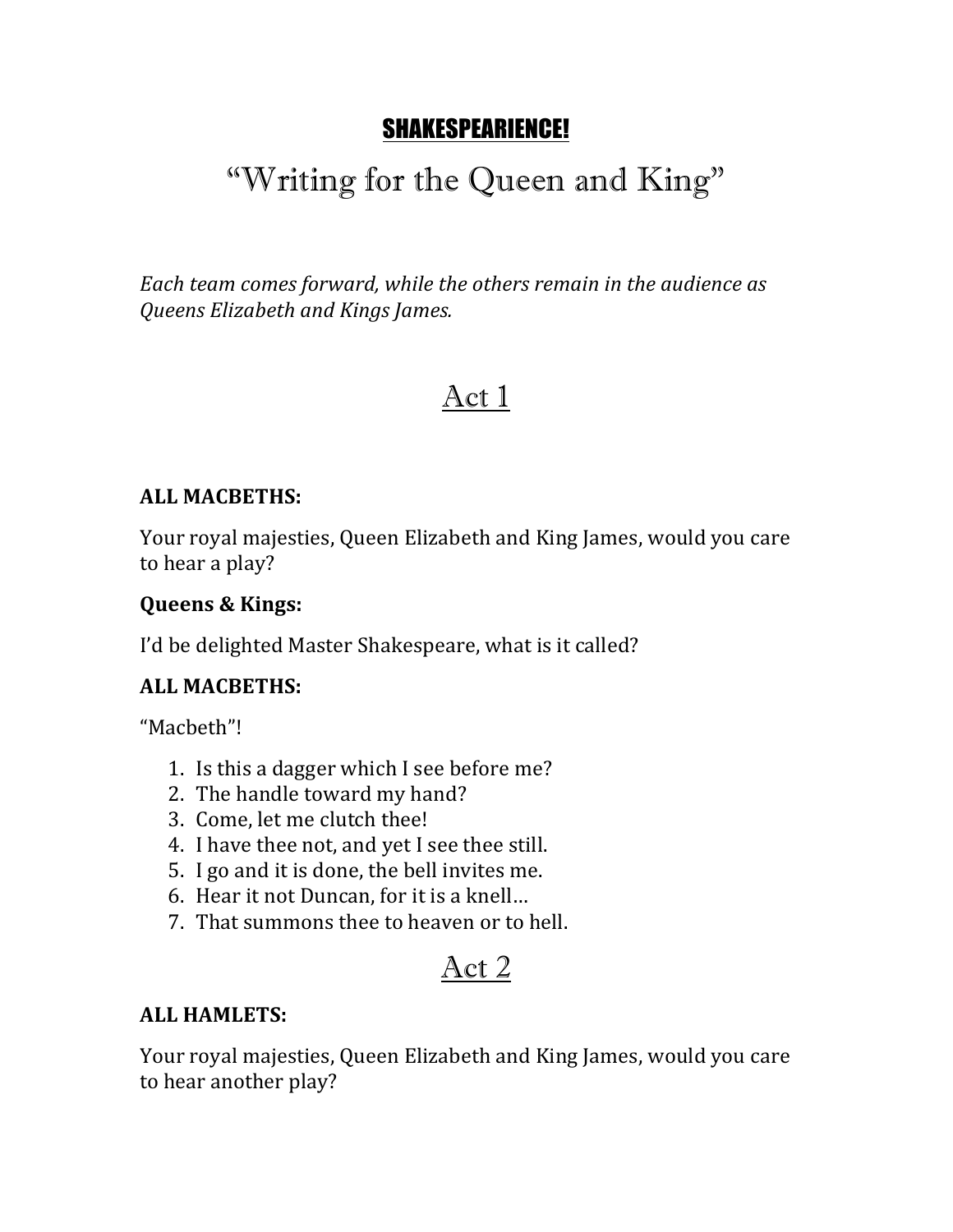### **Queens & Kings:**

I'd be delighted Master Shakespeare, what is it called?

### **ALL HAMLETS:**

"Hamlet"!

- 1. To be or not to be, that is the question.
- 2. Whether tis' nobler in the mind...
- 3. To suffer the slings and arrows
- 4. Of outrageous fortune,
- 5. Or to take arms against a sea of troubles
- 6. And by opposing
- 7. End them.

# Act 3

## **ALL JULIUS CAESARS:**

Your royal majesties, Queen Elizabeth and King James, would you care to hear another play?

### **Queens & Kings:**

I'd be delighted Master Shakespeare, what is it called?

### **ALL JULIUS CAESARS:**

"Julius Caesar"!

- 1. Friends, Romans, Countrymen,
- 2. Lend me your ears!
- 3. Here, come I to speak in Caesar's funeral...
- 4. O judgement! Thou art fled
- 5. To brutish beasts
- 6. And men
- 7. Have lost their reason.